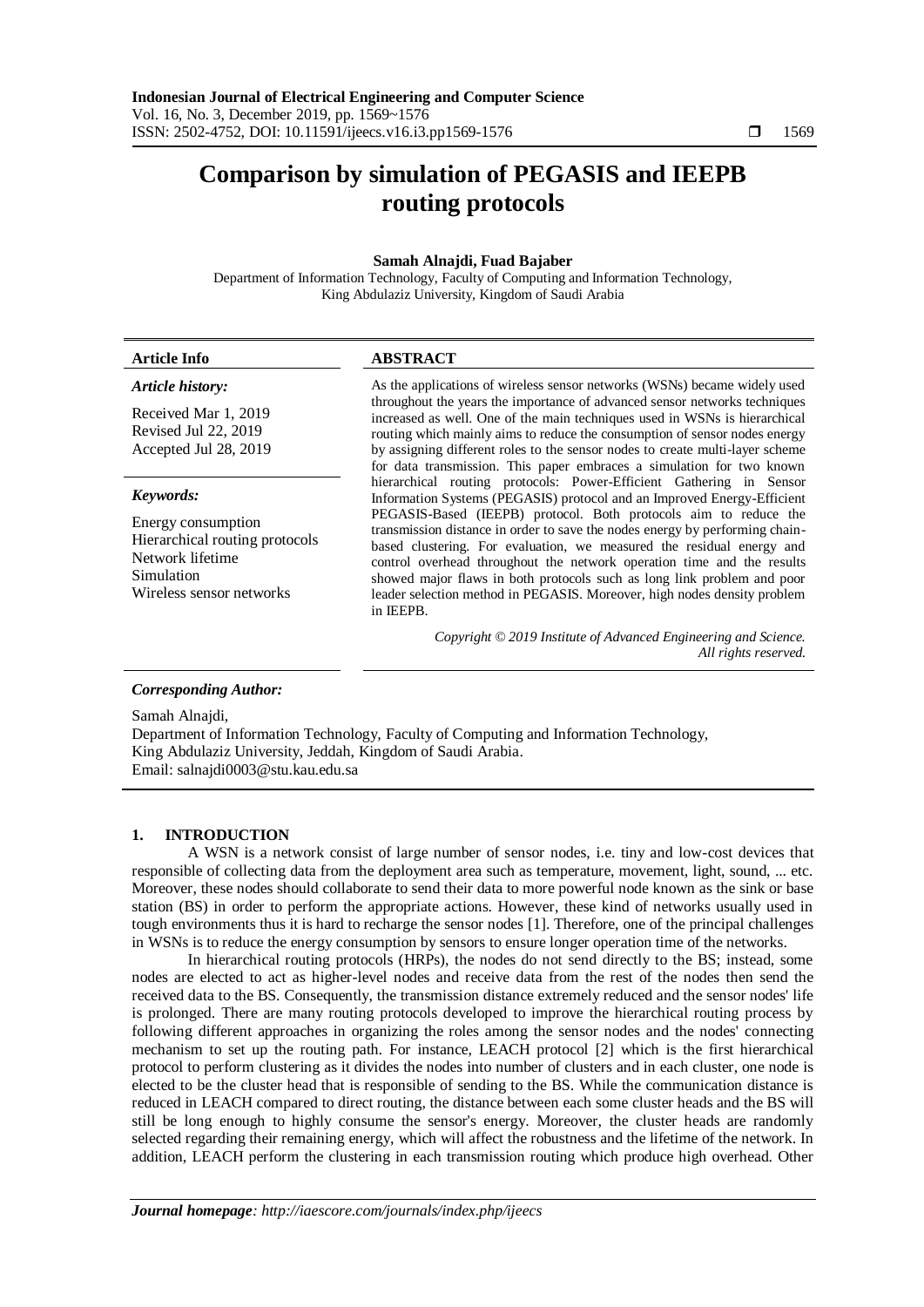hierarchical known protocol is HEED Protocol [3]. It extends the basic scheme of LEACH by using the residual energy of the node as primary parameter for cluster head selection, and the network topology features such as node degree, distances to neighbors are used as secondary parameters to break the tie between the candidate cluster heads. However, same as LEACH protocol, HEED suffers from high overhead due the repeated clustering process in each round. Moreover, the nodes near the BS will die sooner due huge workload [4].

To overcome some of the main limitations in the previous protocols, new clustering approach were suggested in PEGASIS protocol [5].

# **1.1. PEGASIS protocol**

The protocol proposed by Lindsey and Raghavendra in 2002 as the first hierarchical routing protocol to perform chain-based clustering. The goal of their work was to save the sensor nodes energy consumption regardless of the other consequences on the network performance. However, many research have been done to improve the chain-based routing and overcome the deficiencies in PEGASIS protocol such as in [6-11]. One of these improvements was by IEEPB protocol. Table 1 shows a summarization of the charactaristics of some of the recent protocols.

| Ref.             | Protocol       | Chain formation                                 | No. of   | Leader node selection                              | Proposed method                                                                 |
|------------------|----------------|-------------------------------------------------|----------|----------------------------------------------------|---------------------------------------------------------------------------------|
|                  |                | method                                          | chains   | method                                             |                                                                                 |
| $\overline{[6]}$ | Hadjila et al. | the nodes are sorted                            | Multiple | The closest node to the                            | Form multiple parallel chains in the                                            |
|                  |                | based on their                                  |          | chain is the leader node                           | direction of the sink.                                                          |
|                  |                | ordinates                                       |          |                                                    | Form a main chain includes first nodes                                          |
|                  |                |                                                 |          |                                                    | of each chain.                                                                  |
| $[7]$            | Gupta<br>and   | Greedy algorithm with                           | Single   | Considers the degree of                            | At the chain formation phase, the end                                           |
|                  | Saraswat       | the sensor nodes                                |          | nodes in addition to the                           | node connects to its nearest node with                                          |
|                  |                | allowed to opt visited                          |          | residual energy and the                            | the constraint that it can only connects                                        |
|                  |                | nodes again if they are<br>the nearest one from |          | distance to the BS                                 | to a node closer to the BS.                                                     |
|                  |                | those sensor                                    |          |                                                    |                                                                                 |
| [8]              | Ruan et al.    | Ant Colony                                      | Multiple | Considers the residual                             | Uses the neural network to select the                                           |
|                  |                | Optimization [13]                               |          | energy of the node and the                         | leader nodes.                                                                   |
|                  |                |                                                 |          | distance to the BS.                                |                                                                                 |
| $[9]$            | <b>SCBC</b>    | Greedy algorithm                                | Multiple | Considers the residual                             | Divide the sensing are into sectors to                                          |
|                  |                | starting by formin two                          |          | energy and cost function.                          | form multiple chains. In order to reduce                                        |
|                  |                | chains at once that                             |          | Secondary leader nodes                             | the delay accoused by long chains.                                              |
|                  |                | later connected                                 |          | are selected to send to the                        |                                                                                 |
|                  |                | together.                                       |          | BS.                                                |                                                                                 |
| [10]             | Ghosh et al.   | Ant Colony                                      | Single   | Considers both the                                 | Distributed Dominating Set Formation                                            |
|                  |                | Optimization [13]                               |          | residual energy of the<br>node and the distance to | (DDSF) to choose the action nodes, the                                          |
|                  |                |                                                 |          | BS                                                 | rest will be in a sleep mode.                                                   |
| [11]             | Jawad and Ali  | Greedy algorithm                                | Multiple | Considers both the                                 | Proposed using the k-means clustering                                           |
|                  |                |                                                 |          | residual energy of the                             | algorithm to divide the nodes.                                                  |
|                  |                |                                                 |          | node and the distance to                           |                                                                                 |
|                  |                |                                                 |          | <b>BS</b>                                          |                                                                                 |
| $[12]$           | <b>IEEPB</b>   | Advanced greedy                                 | Single   | Considers both the                                 | Proposed an additional step to the                                              |
|                  |                | algorithm                                       |          | residual energy of the                             | greedy algorithm to reduce the distance                                         |
|                  |                |                                                 |          | node and the distance to                           | between the connected nodes.                                                    |
|                  | <b>CHIRON</b>  |                                                 |          | the BS.<br>Considers the residual                  |                                                                                 |
| $[13]$           |                | Greedy algorithm                                | Multiple | energy only.                                       | Proposed dividing the sensing area into<br>leavels where the BS is the centeral |
|                  |                |                                                 |          |                                                    | point.                                                                          |
| $[14]$           | Shekh et al.   | Greedy algorithm                                | Multiple | Considers the nodes                                | Proposed dividng the sensing moreover                                           |
|                  |                |                                                 |          | density in addition to the                         | than CHIRON protocol by dividng each                                            |
|                  |                |                                                 |          | residual energy and                                | leavel into equal sizs groups to have                                           |
|                  |                |                                                 |          | distance from the BS                               | more similar in length chains.                                                  |
| [15]             | Patel and      | Greedy algorithm                                | Multiple | In turn. All the alive                             | Proposed multi-chain PEGASIS where                                              |
|                  | Munjani        |                                                 |          | nodes have equal chance                            | the only deffiernce from pegasis is the                                         |
|                  |                |                                                 |          | to be the leader node.                             | sensing area is divided into four regions                                       |
| $[16]$           | Bhatti and     | Modified Greedy                                 | Single   | Same as PEGASIS                                    | Modifys the PEGASIS protocol using                                              |
|                  | Raina          | algorithm with fuzzy<br>system                  |          |                                                    | fuzzy system and cuckoo search<br>algorithm for optimization                    |
| $[17]$           | PEGASIS-INL    | Greedy algorithm                                | Single   | Based on the measured                              | A subset of the nodes selected to be                                            |
|                  |                |                                                 |          | <b>RSSI</b> value                                  | candidate leaders and multiple-                                                 |
|                  |                |                                                 |          |                                                    | overlapped chains formed with the                                               |
|                  |                |                                                 |          |                                                    | candidate leaders as root.                                                      |

# Table 1. Chain-based hierarchical routing protocol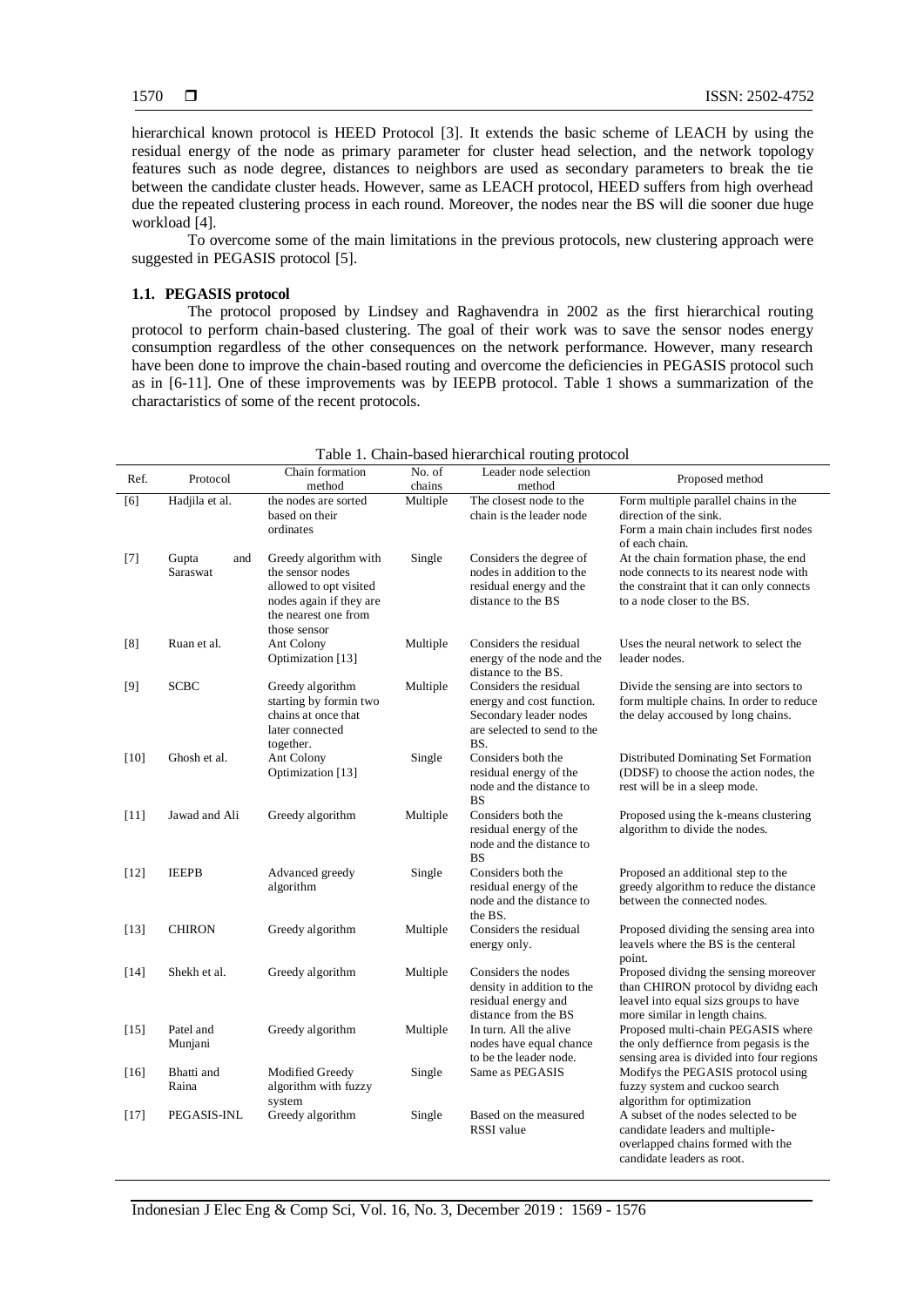Indonesian J Elec Eng & Comp Sci ISSN: 2502-4752

1571

| $[18]$ | PEG-BBO       | Biogeography-Based<br>Optimization                                                                                                                                     | Single   | $\mathbf x$                                                                                               | Proposed BBO that is a population<br>based global optimization technique<br>developed on the basis of the science of<br>biogeography to result in better route<br>chain.                              |
|--------|---------------|------------------------------------------------------------------------------------------------------------------------------------------------------------------------|----------|-----------------------------------------------------------------------------------------------------------|-------------------------------------------------------------------------------------------------------------------------------------------------------------------------------------------------------|
| [19]   | Hop PEGASIS   | Greedy algorithm                                                                                                                                                       | Multiple | X                                                                                                         | The protocol divides the nodes into<br>clusters and then apply the hierarchical<br>PEGASIS on the cluster leaders to<br>avoid long distance between the leaders<br>and between the leaders and the BS |
| [20]   | PEGASIS-E     | New method based on<br>the average distance of<br>all alive nodes                                                                                                      | Single   | Same as PEGASIS                                                                                           | Proposed using average distance among<br>the sensor nodes as the criteria for<br>chaining. All the nodes in the radio<br>range will connect to the same end<br>node.                                  |
| [21]   | <b>MIEEPB</b> | Greedy algorithm                                                                                                                                                       | Multiple | Considers<br><b>both</b><br>the<br>residual energy<br>of<br>the<br>node and the distance to<br>the BS.    | Developed an algorithm for path of<br>mobile sink as they proposed a mobile<br>sink that moves along its path and stays<br>temporarly at temporary<br>location for data collection                    |
| $[22]$ | <b>IECBSN</b> | Starting from the node<br>closest to the BS and<br>their<br>connect<br>to<br>node.<br>the<br>nearest<br>process stops if<br>the<br>chain selected length<br>is reached | Multiple | Considers<br><b>both</b><br>the<br>residual<br>of<br>the<br>energy<br>node and the distance to<br>the BS. | Proposed forming multiple chains P,<br>where P equals N/M as N the initial<br>number of nodes and M the chains<br>length.                                                                             |
| $[23]$ | Lim and Park  | Efficient<br>Chain<br>(EECF)<br>Formation<br>algorithm                                                                                                                 | Single   | Same as PEGASIS                                                                                           | Proposed using strip tree geometry and<br>in-order tree traversal algorithms for<br>chain formation phase                                                                                             |

#### **1.2. IEEPB protocol**

An Improved Energy-Efficient PEGASIS-Based Protocol (IEEPB) is proposed by Feng et al. in 2011 [12]. The protocol main contribution is modifying the chain forming algorithm to farther minimize the transmission energy consumption. Although the results in [12] showed an improved performance of IEEPB, we wanted to test the protocol performance under several scenarios in comparison with PEGASIS.

The next section will discuss the methods used in the chain formation phase for the PEGASIS protocol and for IEEPB protocol, followed by the leader node selection methods in section III. To compare the performance, Section IV presents the simulation environment and the results. Finally, a discussion and analysis of the results provided in Section V and the conclusion in Section VI.

#### **2. RESEARCH METHOD**

## **2.1. Chain Formation Methods**

In this stage of the chain-based protocols, nodes are set to form a chain-like topology between them; therefore, when the data transmission phase comes each node will send its sensed and aggregated data to their neighbor node in the chain, in the direction of the leader node of the chain. Many algorithms proposed to perform the chain formation phase in the chain-based protocols and the process could be centralized, i.e. processed at the BS, or distributed, i.e. processed by the nodes themselves through communication among them.

#### **2.1.1. PEGASIS protocol**

In PEGASIS, they follow the greedy approach in the chain formation process where each node connects to its nearest node that did not join the chain yet. The chain formation starts from the farthest node from the BS, in order to make sure that nodes far from the BS have close neighbors, since the neighbor distance in the greedy approach will increase gradually as more nodes join the chain and less nodes left available to connect. Figure 1 shows a chain of 200 nodes formed using the greedy algorithm as in PEGASIS protocol. In case of a node dies, the whole chain is reformed again in the same manner.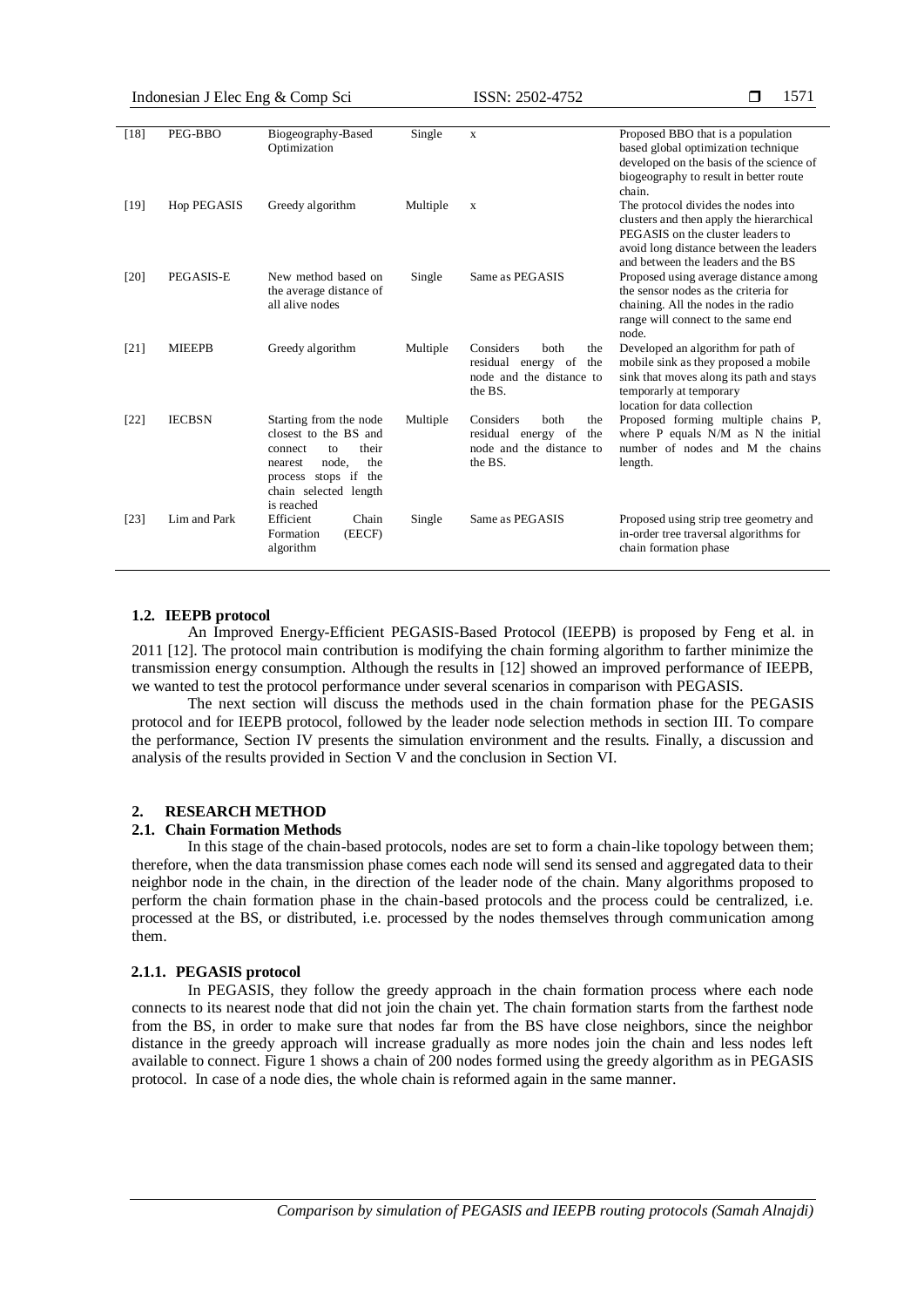

Figure 1. PEGASIS Protocol Network

#### **2.1.2. IEEPB protocol**

An enhanced greedy algorithm for the chain formation process was adopted in IEEPB, where the comparison of distance occurs twice before any node join the chain. The chain formed by the enhanced algorithm as follow:

- 1. The node farthest from the BS join the chain first and labeled as the end node of the chain
- 2. End node of the chain finds the nearest node that did not join the chain yet and sets it as next node waiting to join the chain.
- 3. Next node compare distance from itself to nodes already on the chain and connects with the nearest node of them.
- 4. After joining the chain, the next node becomes the end node of the chain and steps 2-4 repeated until all nodes join the chain.

Similar to PEGASIS, in case of a node dies the whole chain is reformed again in order to bypass the dead node. Figure 2 shows a chain of 200 nodes formed using the enhanced greedy algorithm as in IEEPB protocol.



Figure 2. IEEPB Protocol Network

### **2.2. Leader Selection Method**

The leader node in HRP is the node responsible of forwarding the received data to the BS. Therefore, choosing the most fitting node to be a leader node is an important step: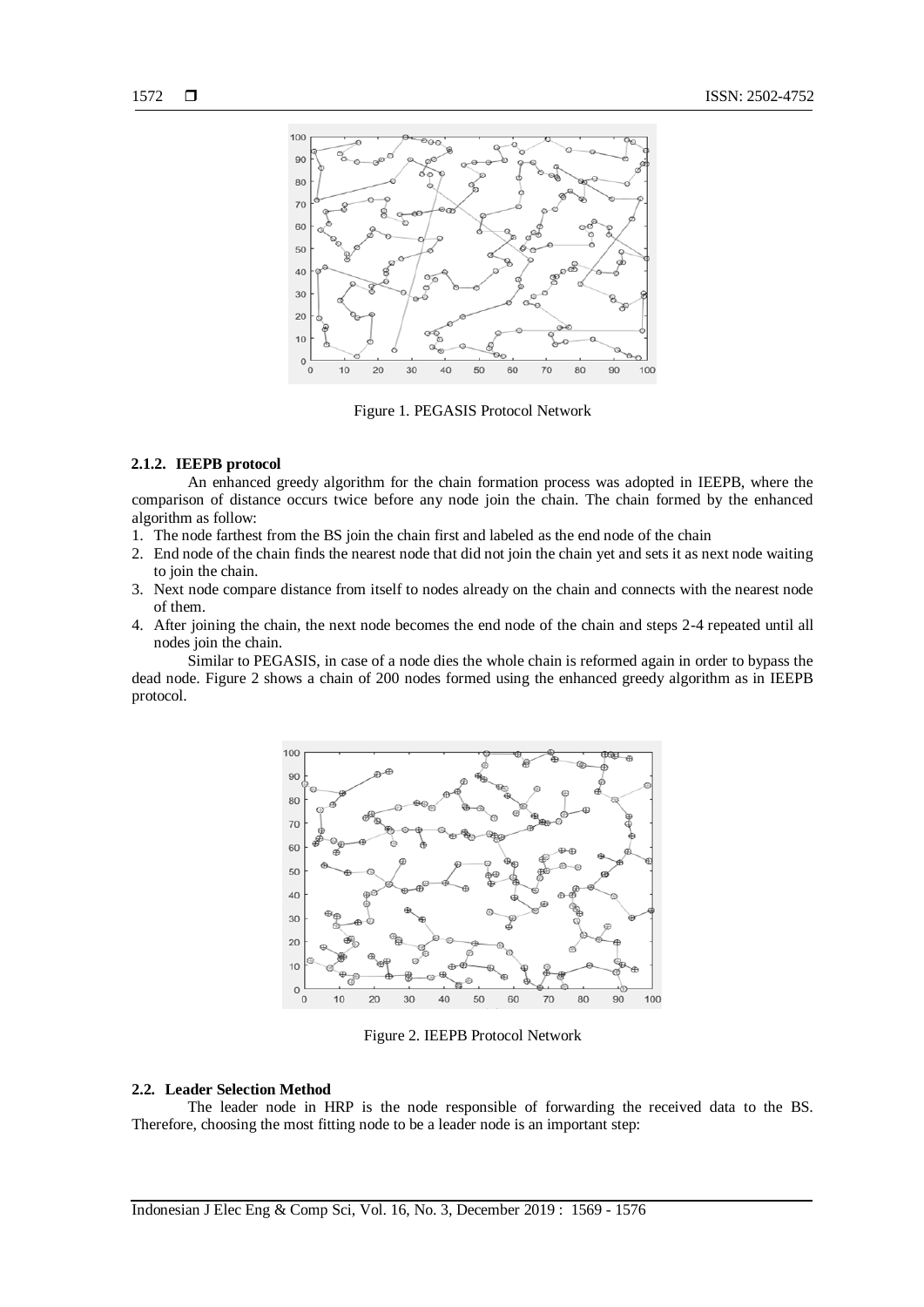Nodes in PEGASIS take turns to be the leader of the round. In round i, the node number i mod N is the leader, where N is total number of nodes. There is no consideration of how far the node located from the BS nor any other parameter; all nodes will have equal chance to become a leader node.

#### **2.2.2. IEEPB protocol**

For more suitable leader selection, the IEEPB uses weighting method that considers both the residual energy of the node and its distance from BS as parameters. In each round, the combined weight of each node is compared and the node with minimum weight, i.e. the less costly to be the leader of the round is selected as the leader node of the round.

## **3. RESULTS AND ANALYSIS**

# **3.1. Simulation Environment**

The simulation of both protocols done using MATLAB 2017a [24] where *N* sensor nodes randomly distributed on a square sensing field with the BS fixed far from the sensing field.

#### **3.2. Energy Model**

The same radio model described in [25] is adopted in this simulation. In this model, to transmit an L bit message for a distance d, the radio expends:

$$
E_T(L,d) = E_{elec} \times L + E_{amp} \times L \times d^n \tag{1}
$$

to receive an *L* bit message, in the model the radio expends:

$$
E_R(L) = E_{elec} \times L \tag{2}
$$

Where E*elec* is the energy dissipated per bit to run the transmitter or the receiver circuits and the E*amp* is the energy dissipation of the transmission amplifier depending on the distance to the receiver. In *equation 1*, if the distance between transmitter node and receiver node is less than a threshold distance then the free space channel model is used where  $(n=2, E_{amp}=E_f s)$ ; otherwise multipath fading channel model is used where (*n*=4, *Eamp*=*Emp*). Table 2 presents the network parameters used in simulation of both protocols.

| Table 2. Simulation parameters |                                                   |  |  |  |
|--------------------------------|---------------------------------------------------|--|--|--|
| Parameter                      | Value                                             |  |  |  |
| Number of nodes $(N)$          | 200 and 400                                       |  |  |  |
| Network size                   | $100 \text{ m} * 100 \text{ m}$                   |  |  |  |
| <b>BS</b> location             | (50, 175)                                         |  |  |  |
| Initial energy                 | $0.5$ J                                           |  |  |  |
| $E_{elec}$                     | 50 nJ/bit                                         |  |  |  |
| $E_{fs}$                       | 100pJ/bit/m2                                      |  |  |  |
| $E_{\mu\nu}$                   | 0.0013pJ/bit/m4                                   |  |  |  |
| The threshold distance         | $\sqrt{\left(E_{\text{fs}}/E_{\text{mp}}\right)}$ |  |  |  |
| Data packet size               | 2000 bit                                          |  |  |  |
| Energy of data aggregation EDA | $5 \frac{\text{nJ}}{\text{bit}}$                  |  |  |  |

#### **3.3. Results of Simulation**

The results are average of at least five simulation times. Figure 3 shows the network lifetime of 200 nodes by presenting the number of alive nodes from first round until last node dies. In PEGASIS, the average round the first node dies was round 548 while in IEEPB is round 1160 with 53% improvement. Moreover, the network dies at average 1633 rounds in PEGASIS and at 1831 rounds in IEEPB with 11% improvement. In addition, Figure 4 shows the total residual energy of all nodes throughout the network lifetime.

Same pervious performance metrics applied on 400 nodes network and results in as Figures 5 and 6 that shows PEGASIS protocol giving similar performance as in 200 network while the performance decreased clearly with IEEPB protocol.

In Figure 5, the 53% improvement in the average round the first node dies in IEEPB over PEGASIS decreased to 34% and the whole network dies with 6% improvement over PEGASIS instead of 11% as in with 200 nodes network. Moreover, Figure 6 shows IEEPB protocol residual energy freely dropping around the round 1400.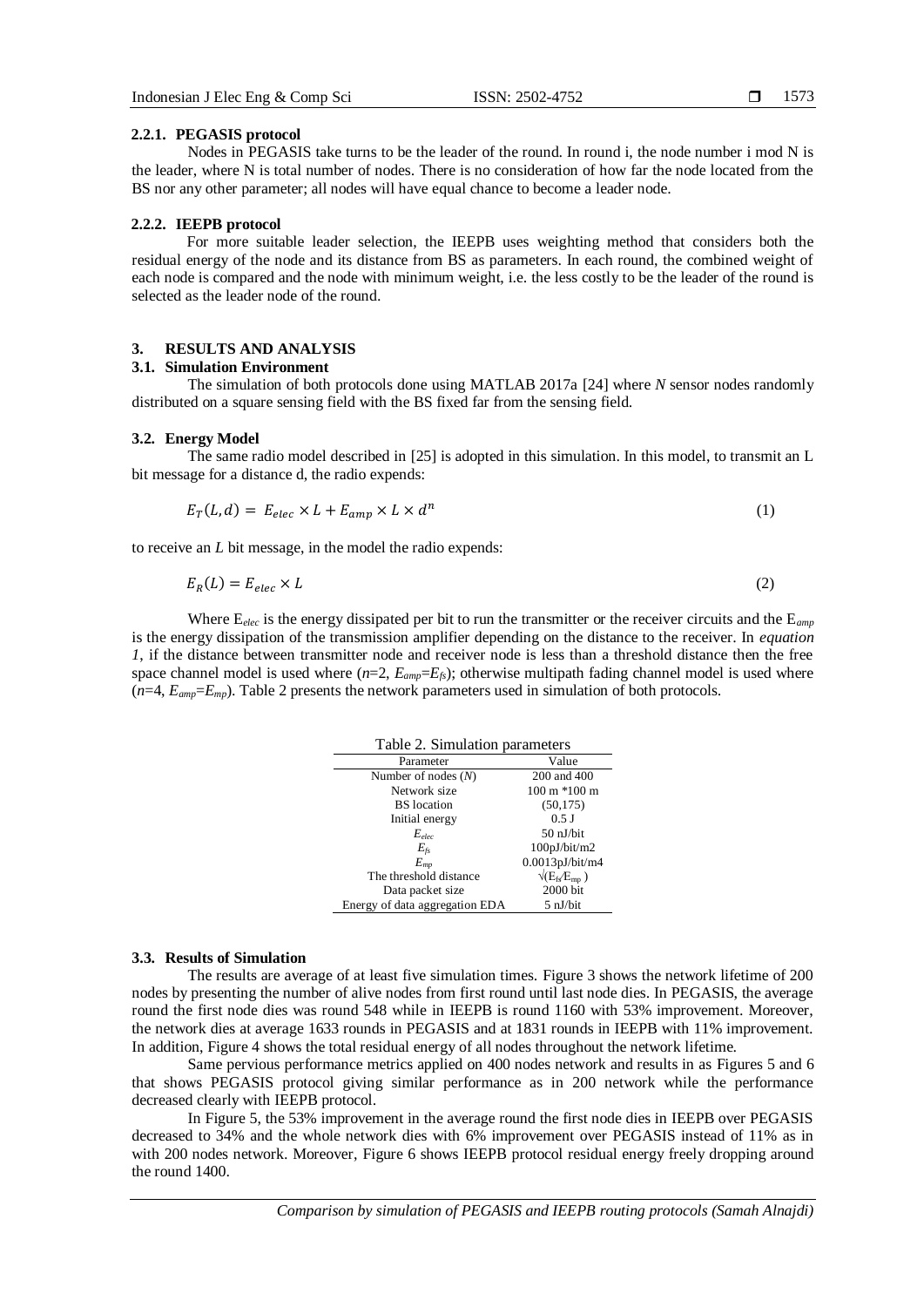





Figure 3. Lifetime of 200 Nodes Network Figure 4. Residual Energy of 200 Nodes Network



Figure 5. Lifetime of 400 Nodes Network Figure 6. Residual Energy of 400 Nodes Network

Another metric we considered is the overhead. We measured the total number of control packets exchanged between the sensor nodes and the BS to set up the routing path including chain formation and reformations throughout the network lifetime. Figure 7 shows the overhead for both 200 and 400 nodes networks.



Figure 7. Control Overhead

#### **3.4. Analysis of Results**

In general, the greedy algorithm used in PEGASIS causes long link (LL) problem in the chain, as shown in Figure 1, because of the last nodes joining the chain will have fewer choices to connect to, since nodes in greedy approach cannot be revisited. However, in the enhanced greedy algorithm in IEEPB nodes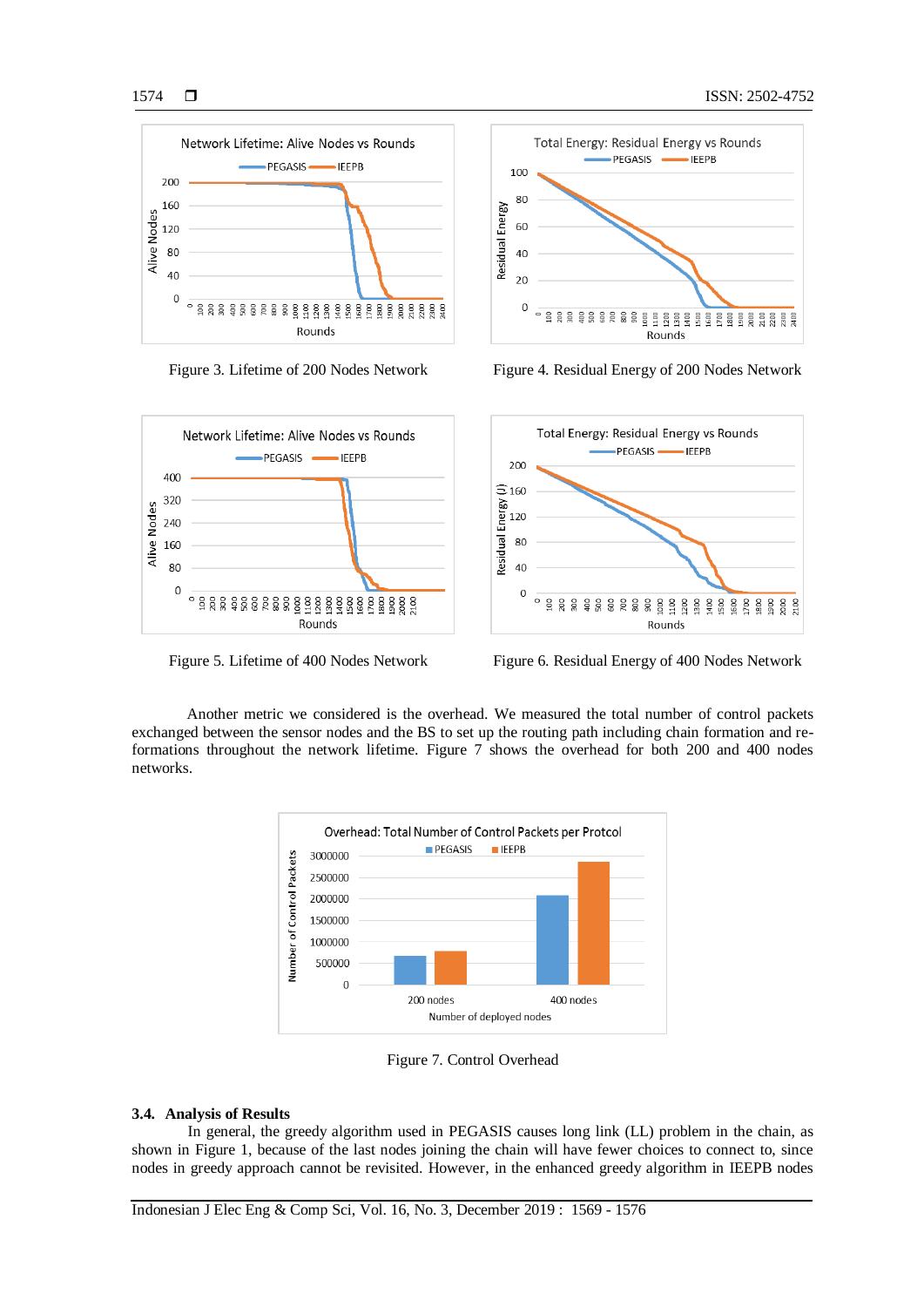can be revisited, i.e. nodes are allowed to have more than two connections, as shown in Figure 2, which solved the LL problem in PEGASIS. Therefore, solving the LL problem means larger sending distance between nodes are avoided which improved the energy consumption of the nodes compared to the greedy algorithm.

Based on our experiments of different networks sizes simulation, the avoidance of LL problem showed obvious improvement in performance of networks with less nodes density, as in Figure 3 with 200 nodes; however, as the density of nodes increased the avoiding of LL problem was not enough for IEEPB to give better performance than PEGASIS. For instance, Figure 5 shows the lifetime of 400 nodes network in the same 100\*100 m sensing area and IEEPB performance clearly decreased compared to Figure 3. In addition, at some point in Figure 5 when more than 80 nodes were alive, the total number of alive nodes in PEGASIS protocol was more than IEEPB protocol.

This fell in IEEPB performance is due the increase of the probability of a node to have more connected nodes (child node) as the number of nodes in area increase. Therefore, the energy consumption of each node will be larger in IEEPB since nodes consume  $E_R(L)$  per every child node while in PEGASIS each node has only one child node to receive data from. This problem could be solved by forcing a constraint on the number of connected nodes, or by decreasing the density of nodes by having multiple chains in a network instead of single chain.

In this paper, we assumed a distributed chain formation process; therefore, nodes have to communicate by exchanging control packets in order to form the chain. In Figure 7, the results show that PEGASIS has total number of control packets less than IEEPB; this is due the greedy algorithm in PEGASIS requiring less communications for a node to join the chain in comparison of the enhanced greedy algorithm in IEEPB.

Moreover, the overhead caused by the enhanced greedy algorithm increase as the number of nodes involved in a chain formation process increase, therefore, reducing the overhead could achieved by having multiple *K* chains as the communication will minimize *K* times (*K* is number of chains).

#### **4. CONCLUSION**

In conclusion, the enhanced greedy algorithm used by IEEPB protocol solved the LL problem caused by the greedy algorithm in PEGASIS, therefore, the energy consumption for data transmission is reduced. Moreover, the consideration of residual energy and distance from the BS in IEEPB improved the energy consumption as well. However, the simulation results showed a fallback in IEEPB performance including the network lifetime, energy consumption, and total overhead, as the nodes the number of deployed increases, i.e. higher density. Therefore, a discussion of possible solutions of the problem is presented. Our future work will focus on improving the IEEPB protocol and solve the limitations in case of a high-density network.

#### **ACKNOWLEDGEMENTS**

This project was funded by King Abdulaziz City for Science and Technology (KACST), under grant number 0017-009-02-17-1. The authors, therefore, acknowledge with thanks KACST for technical and financial support.

#### **REFERENCES**

- [1] H. Marhoon, et al., "Chain-based routing protocols in wireless sensor networks: A survey," *ARPN J. Eng. Appl. Sci.*, vol. 10, pp. 1389-1398, 2015.
- [2] W. R. Heinzelman, et al., "Energy-Efficient Communication Protocol for Wireless Microsensor Networks," *Proceedings of the 33rd Hawaii International Conference on System Sciences,* Washington, DC, USA, vol. 8, pp. 8020, 2000.
- [3] O. Younis and S. Fahmy, "HEED: a hybrid, energy-efficient, distributed clustering approach for ad hoc sensor networks," *IEEE Trans. Mob. Comput.*, vol. 3, pp. 366-379, 2004.
- [4] R. Chaudhary, "Review Paper on Energy- Efficient Protocols in Wireless Sensor Networks," *IOSR J. Eng.*, vol. 4, pp. 01–07, 2014.
- [5] S. Lindsey and C. S. Raghavendra, "PEGASIS: Power-efficient gathering in sensor information systems," *Proceedings, IEEE Aerospace Conference*, vol. 3, pp. 3-1125-3–1130, 2002.
- [6] M. Hadjila, et al., "A Chain-Based Routing Protocol to Maximize the Lifetime of Wireless Sensor Networks," vol. 2013, 2013.
- [7] M. Gupta and L. Saraswat, "Energy aware data collection in wireless sensor network using chain based PEGASIS," *International Conference on Recent Advances and Innovations in Engineering (ICRAIE-2014)*, pp. 1-5, 2014.
- [8] T. Li, et al., "An Improved PEGASIS Protocol for Wireless Sensor Network," *2015 3rd International Conference on Computer and Computing Science (COMCOMS)*, pp. 16-19, 2015.